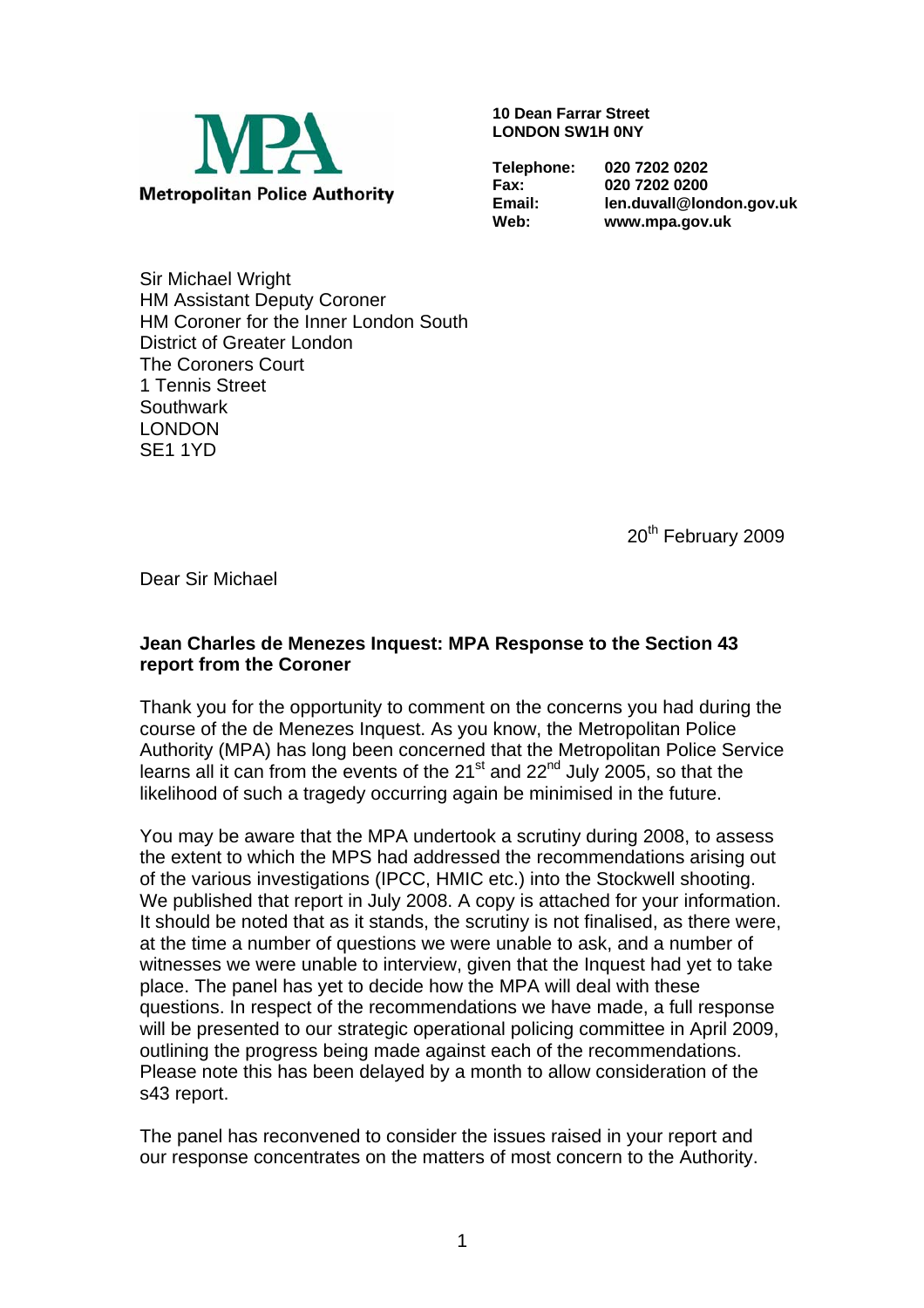Our investigations confirm that action is being taken but that progress has been much slower that we would have liked in some areas.

# Command Structure

The MPA believes you were right to raise issues around the command structure. We had concerns during our scrutiny, particularly about how the 'designated senior officer' role (DSO) fits with the standard gold/silver/bronze structure. In light of the Olympics in 2012, it is particularly important that these issues are addressed.

Our discussions with the MPS confirm that some changes have been made in response to your report and the recommendations we made last year, in particular the term DSO is no longer in use. However, progress has been slow. It is important that the changes made in London do not conflict with national arrangements, not least because the MPS have national responsibilities and are required to act in partnership with other forces. We have heard that movement at the national level is slow. It is our intention to work with Her Majesty's Inspectorate of Constabulary to maintain momentum in this area.

We acknowledge that the Gold/Silver/Bronze structure remains the most appropriate command and control structure for policing operations and that it works best where there are clear terms of reference and there is clarity about roles and responsibilities. We have heard from the MPS that new guidelines on command and control are being frequently tested and that a cadre of ACPO officers is being specifically trained to deal with situations where extreme threat is present (i.e. imminent threat to life and public safety). This ACPO officer, if the situation dictates, will sit alongside the silver commander, but will have sole responsibility for taking critical decisions that may result in a death. The post has been described to us as that of 'Silver Tactical Commander'. We understand the rationale put forward by the MPS for this i.e. the necessity for the Met's highest ranking officers to take decisions of this magnitude not just because of potential consequences, but also in view of the need to be held accountable in the aftermath. However, in a hierarchical organisation such as the MPS, the MPA still has concerns that this model may create confusion for the staff involved in the incident, particularly in terms of where overall responsibility lies. The MPS have given us assurances that they can overcome these potential risks, but only time will tell if this is borne out in practice.

### Communications systems:

You may be aware that since the  $22<sup>nd</sup>$  of July 2005, the radio system available to MPS officers, particularly to officers from Specialist Operations and covert surveillance officers has been upgraded and so many of the problems that occurred on 22/7 would not occur again today. That said, the Authority remains concerned about the capacity of Airwave to cope in a major incident.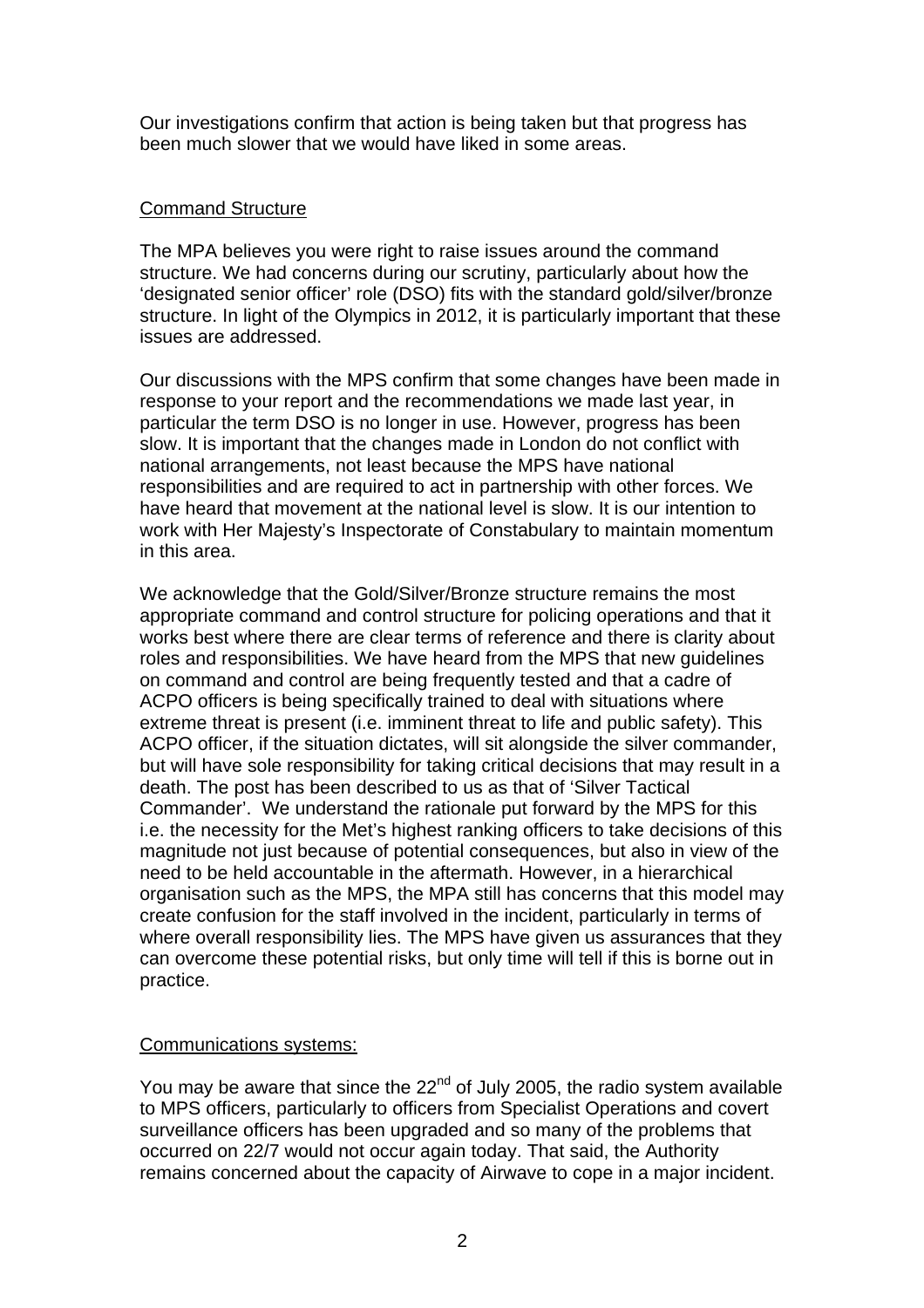The National Policing Improvement Agency is funding improvements to the underground capacity and we are aware of plans to ensure the facilities above ground are fit for purpose. Our Olympics sub-committee has a particular interest in ensuring progress and we will therefore be asking them to monitor progress.

#### Rules of engagement and code-words:

The MPA has scrutinised the progress the MPS has made in clarifying the rules of engagement for armed surveillance and firearms officers and the training and testing that is being provided to officers. We are confident that the MPS has learnt lessons in this area from 22<sup>nd</sup> July 2005. We are aware that the MPS are concerned about your recommendation to introduce a system of code words. We support their concerns, not least because of the potential risks when operating with colleagues from other police services. In our view, it is the clarity of command that is important, not

# Surveillance officers / Firearms officers:

necessarily the words used.

We have been updated on the progress being made to develop better working relationships between firearms and surveillance teams, including joint training exercises. We are aware the MPS have looked at whether some surveillance officers should be trained to the level of specialist firearms officers to perform stops on suspected suicide bombers. We accept their contention that training and abstraction burden they would experience as a result would be impractical and that other solutions aimed at ensuring appropriately skiled officers are available in a timely manner would be more appropriate. We will be seeking regular progress reports to ensure that these concerns are being addressed.

### Miscellaneous issues:

The MPA echoes your concerns about the weaknesses in record keeping and in some respects this reflects concerns we raised about whether control rooms were fit for purpose. There has been considerable investment in the control room environment since 2005, so that activity can be properly recorded.

As you note in your report, the MPA raised serious concerns about the practice of police officers writing up their notes together after a serious incident and our report made several recommendations in this area. The MPA does recognise that some progress has been made, largely as a result of changes to the ACPO guidance in this area, and in a recent shooting in Romford, the new guidance was successfully followed. Nevertheless we still have serious concerns, firstly about whether there are processes in place to ensure that compliance can be audited and secondly that the guidance only